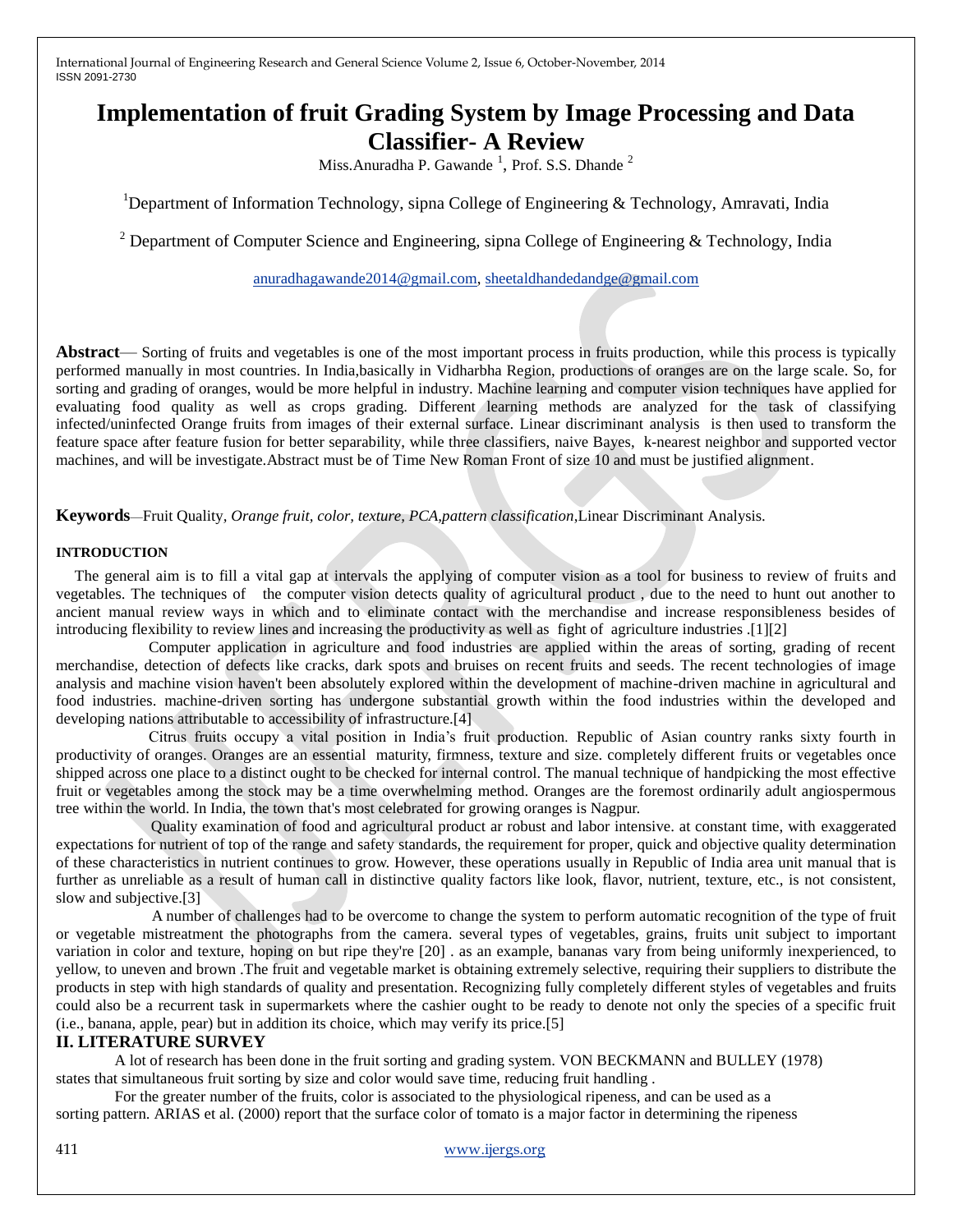International Journal of Engineering Research and General Science Volume 2, Issue 6, October-November, 2014 ISSN 2091-2730

#### of this fruit.

VAN DER HEIJDEN et al. (2000) and POLDER et al.(2000) also compared images with standard RGB images for classifying tomatoes in different ripeness classes using individual pixels and obteined similars results.

Polder et al. 2002 used principle component analysis (PCA) in conjunction with spectral imaging to grade tomato fruits according to their ripeness level.[9] So commodities in today's world, ought to be checked for the images from the side, to cover the whole fruit surface unsupervised method for in-line calibration, which is a necessary requirement for real time sorting of tomatoes on compound concentration using spectral images .



Fig1: RGB color images and concentration images of six tomatoes ranging from raw to overripe.

JAHNS et al. (2001) also report that color, spots and bruises are easily recognized by the pixel level. HAHN (2002) reports the application of a multi color system to select tomatoes considered physiologically immature,claiming an approximation of 85%.

POLDER et al. (2003) report that they found good correlation between spectral images and the lycopen content of tomato, that is responsible for the fruit red color, which varies according to the ripeness stage.

KADER (2002) reports that it was necessary to capture a certain number of images to obtain fruit diameter,recommending the application of video images to inspect the fruit appearance.[10]

An initial calibration to relate the values found to true compound concentrations is still needed,but changes during

the sorting process, such as aging of light sources, drift of sensors or new batches of tomatoes of different origin or

variety can be recalibrated using the proposed method. This system validated this using the leave-one-out cross

validation technique using different tomatoes in the calibration and validation phases.[10] But for a more sound

conclusion a new experiment with tomatoes of different origin,or changes in the acquisition system needs to be done.

The proposed system could be implemented in a practical quality sorting system. A big advantage of this system compared to supervised systems is that less reference data for the calibration are needed. This makes this system easier,faster and cheaper to use.

Lino et al.(2008) proposed a grading system for lemons and tomatoes using colour features for ripeness detection. In this system, the ripening of tomato occurred an increase of the red color and a decrease of the green color, indicating chlorophyll degradation meanwhile lycopen started to be produced.

Ripeness levels for tomatoes were estimated by measuring decrements in the luminance, blue and green channels as well as increments in the red channel.

Fernando et al[11](2010) built a system to diagnose six different types of surface defects in citrus fruits using a multivariate image analysis strategy. Images were unfolded and projected onto a reference eigenspace to arrive at a score matrix used to compute defective maps. A 94.2% accuracy was reported.[7]

Haiguang et al. [12](2012) classified two kinds of wheat diseases based on colour, shape and texture features to train a back propagation neural network. The resulting system achieved a classification accuracy of over 90%.

Cho et al. [13], in 2013 used hyperspectral fluorescence imaging for detecting cracking defects on cherry tomatoes.

 Omid et al.[14] in 2013 used shape, texture and colour features to sort tomato fruits according to their circularity, size,maturity and defects. They achieved 84.4% accuracy for defect detection using a probabilistic neural network (PNN) classifier. Colour,texture and shape features have been evaluated for fruit defect detection system, also in conjunctions with PNNs[14].

## **CONCLUSION**

In this paper, we have proposed a system for grading Orange fruits according to external surface infections. Color moments for each RGB and HSV channels are used for color info whereas GLCM statistics and wavelets textures options are used for texture options. The options are coalesced and normalized used Zscore normalization methodology to create the 3 options consistant. PCA has

been used for reducing the feature vector length to the foremost important twenty eight options, whereas LDA has been accustomed cut back the entire variety of options to 2 discriminative options. The projected system was applied on 177 sample of twelve completely different fruits disorders. Support Vector Machine, K-Nearest Neighbor and Naive Bayesian Classifier are evaluated for